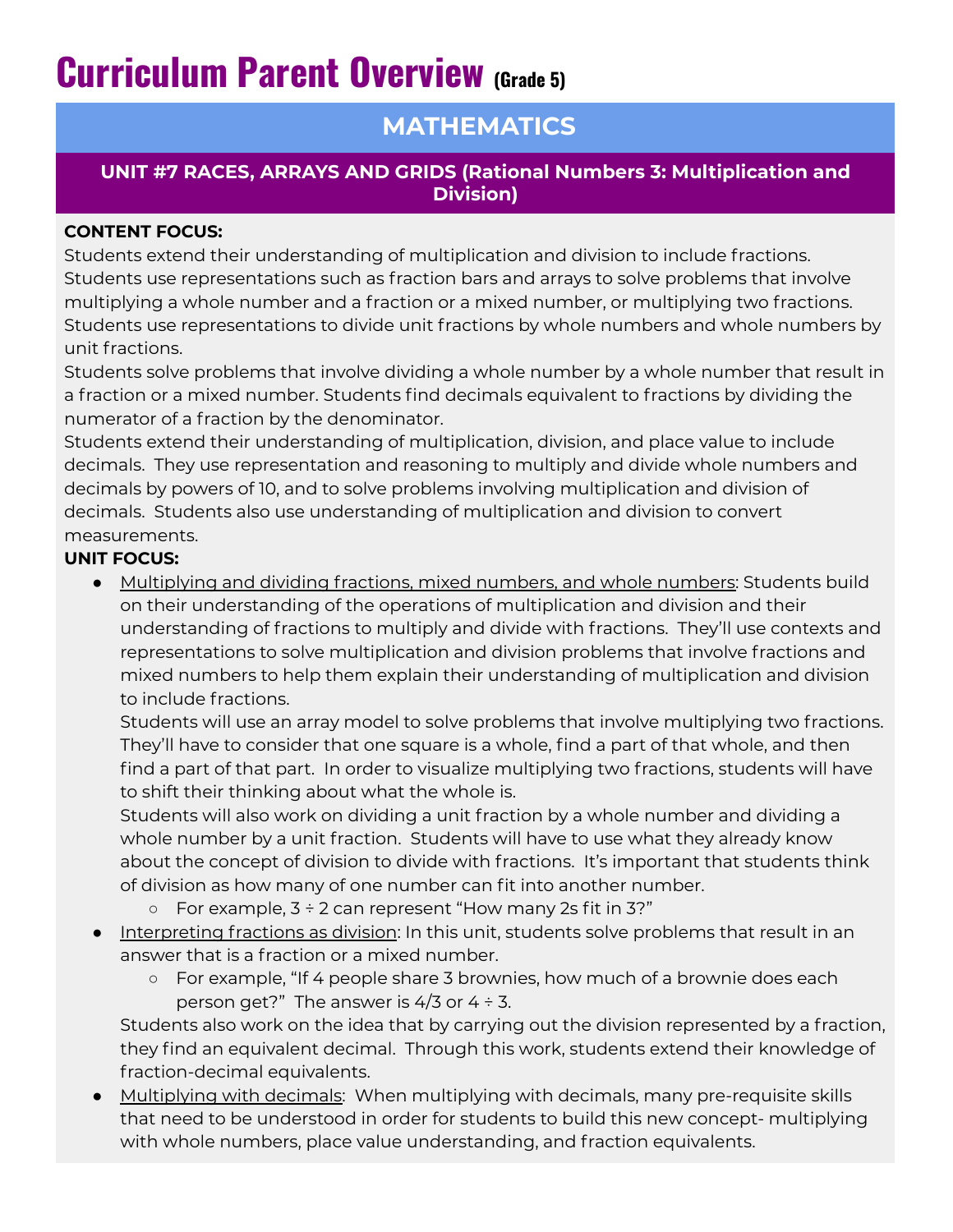- One significant idea about place value that students will rely on is that regardless of the location of the digit in reference to the decimal point, the same base-10 relationship exists from one digit to another.
	- For example, whether it's the relationship between the tens and hundreds or the tenths and hundredths places, each place value is one-tenth less than the digit to its left and ten times greater than each digit on its right.

To begin their work, students solve problems by multiplying a whole number and a power of 10 (0.01, 0.1, 1, 10, 100). They discuss how the magnitude of the answer changes and how the place value of digits in the answer also changes. Seeing the effect of multiplying the same number by different powers of 10 helps students conceptualize how multiplying with decimals differs from, but also fits with, multiplying with whole numbers.

Students use hundredths grids and number lines to begin their work with multiplying decimals. They represent 4 x 0.01 asn 4 x 0.1 on hundredths grids and write equations for both the decimal and the fraction equivalents.



Another familiar representation that students use to multiply decimals is a number line. This helps them think about what constitutes a reasonable answer, as well as how the representation shows the place value relationship of the numbers.

> ○ For example, when the context of running 0.7 miles 2 different times is presented, the visual representation on a number line would look like this.



These problems and representations are important because students understand that when you multiply, the answer doesn't always result in a number larger than both factors. It also reinforces that not only is the product of  $2 \times 0.07$  smaller than the product of  $2 \times 0.7$ , but that it is exactly one tenth smaller, because of the nature of the place value system.

● Dividing with decimals: While fluency with dividing whole numbers is essential, the understanding of place value as it relates to division is the focus and central to the conceptual understanding of the division of whole numbers.

Students will start by dividing by powers of 10 and studying the pattern in the placement of the decimal point in the answers. Just as with multiplication of decimals, they'll become aware of how the location of the decimal point impacts the magnitude of the answer.

Once again, students will use hundredths grids and number lines to visualize division of fractions and place-value relationships. The grids will help them solve 2 ÷ 1 to ground them in the idea of division. Then, they'll solve  $2 \div 0.1$  and  $2 \div 0.01$ .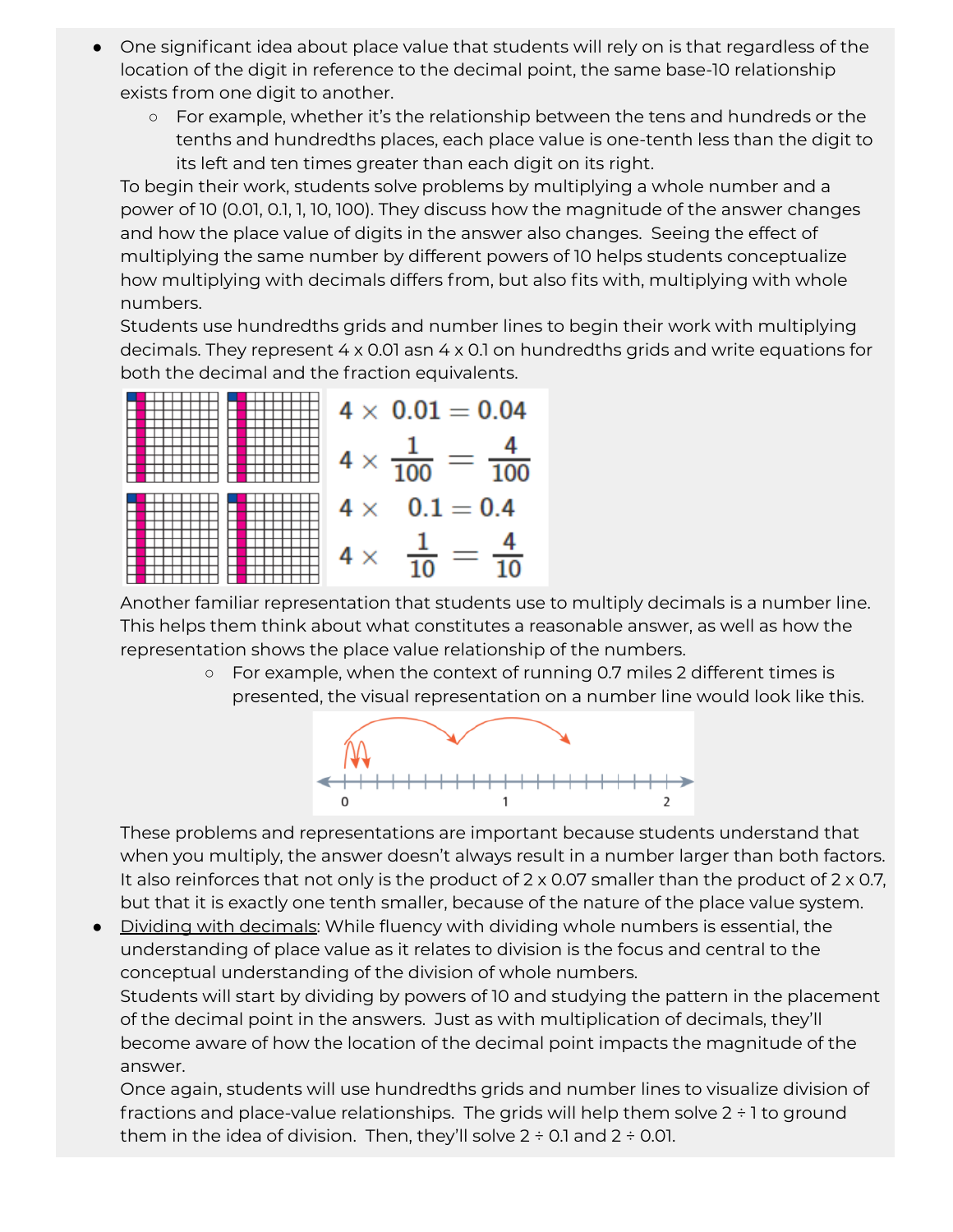

They'll also use a number line to consider division with decimals. *If Celia ran 6 miles a day and ran 18 miles in all, how many days did she run?* The solution is shown on a number line, and then students are asked to solve the problem *If Celia only ran 0.6 miles a day, how many days would it take her to run 18 miles?*



These problems and representations are important because students discover and understand that the division of two numbers doesn't always result in an answer that is smaller. Their work also highlights important place value relationships. Finally, students solve division problems in this unit by dividing the numbers as if they were whole numbers and then deciding what a reasonable answer would be.

- $\circ$  For example, to solve 16.8 ÷ 12, students find the quotient of 168 ÷ 12 (14), and then apply reasoning to decide on the placement of the decimal point. Since  $16 \div 12$  is slightly greater than 1, students know the answer is 1.4.
- Converting measurements: In the last part of this unit, students apply what they have learned about multiplying and dividing fractions and decimals to solve problems on converting measurements within the U.S. and Metric measurement systems. The key to understanding measurement conversions is the ongoing development of understanding that if you convert a larger unit of measure to a smaller one, you're going to have more of the smaller units. If you convert a smaller unit of measure to a larger one, you're going to have fewer of the larger units. Using the powers of 10 to multiply and divide to convert units is a key skill in this unit.

#### **MATHEMATICAL PRACTICES:**

MP1: Make sense of problems and persevere in solving them.

MP8: Look for and express regularity in repeated reasoning.

**CONNECTIONS TO PREVIOUS CONTENT:** This unit builds on the work students did in Grade 4, when they multiplied a fraction by a whole number. It also builds on the work students have done with rational numbers in Grade 5. In Unit 3, students deepened their understanding of fractions, as they added and subtracted fractions and mixed numbers with unlike denominators. In Unit 6, students extended their understanding of place value, and their understanding of decimals, as they worked with numbers that included thousandths and added and subtracted decimals. This unit also builds on students' work with multiplication and division of whole numbers in Units 1 and 4. It is expected that students beginning this unit have a strong understanding of the meaning of fractions and decimals, and of computation with all operations using whole numbers.

**CONNECTIONS TO FUTURE CONTENT:** This unit is the final unit in 5th grade that focuses on rational numbers. The focus of students' work in Grade 5 is on understanding and performing